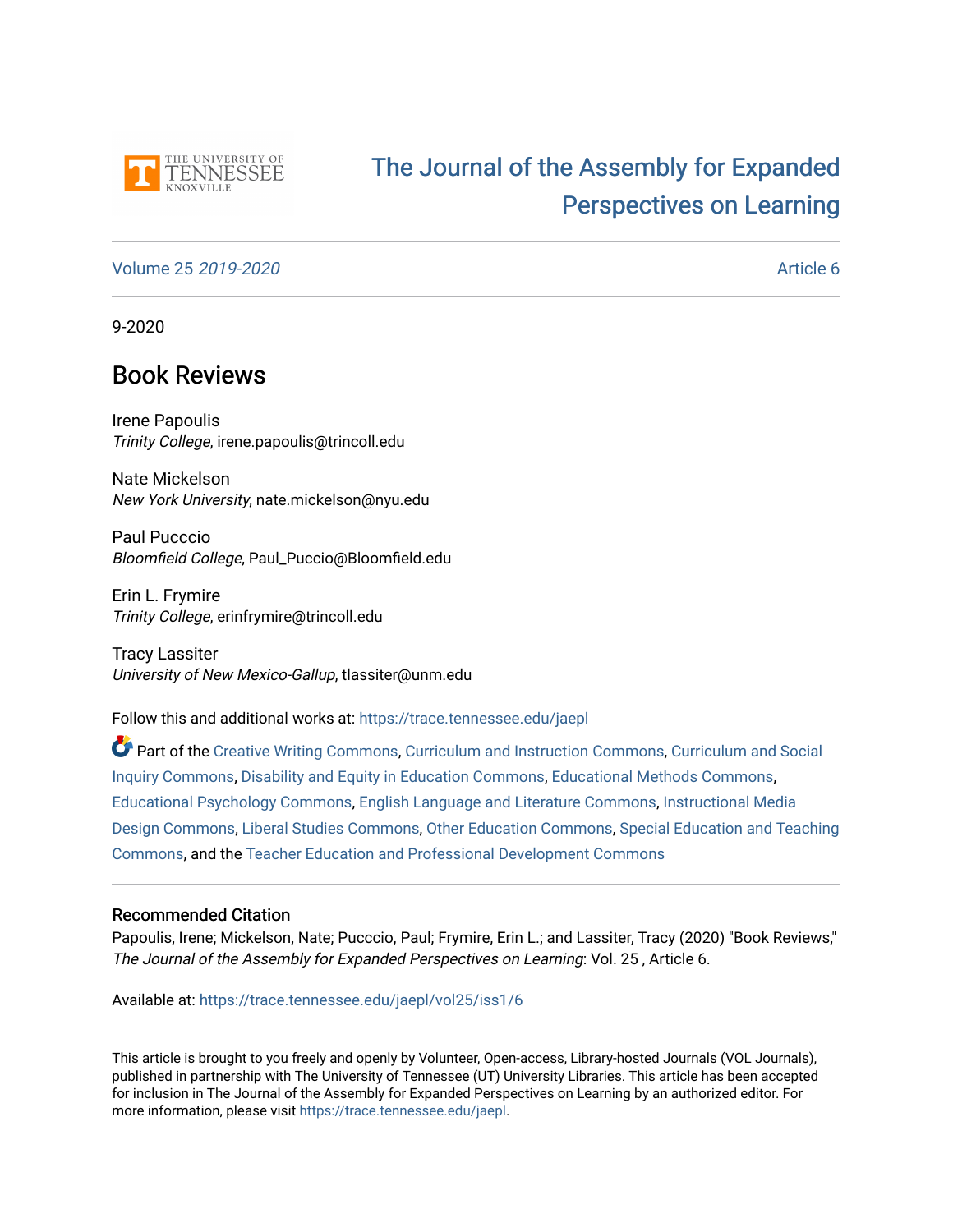## **BOOK REVIEWS**

## **Varieties of Solace**

## **Irene Papoulis**

All of this year's books circle around issues of healing, a richly faceted subject al-<br>ways dear to members of the Assembly for Expanded Perspectives on Learning. Nate Mickelson reviews Burt Bradley's *After Following*, in which the poet takes solace in writing his own meditations on the work of other poets; Paul Puccio responds to Peter Khost's *Rhetor Response: A Theory and Practice of Literary Affordance,* which explores the potential connections to life that literature could provide readers in our classrooms and beyond; Erin Frymire addresses Jessica Restaino's *Surrender: Feminist Rhetoric and Ethics in Love and Illness*, which combines rhetorical analysis and personal writing to address the agony of terminal illness; and Tracy Lassiter reviews Terese Marie Mailhot's *Heart Berries*, a memoir in which the writer finds catharsis in exploring her traumas by writing about them.

While the authors and reviewers of these books have a diverse range of interests, they have all inspired me to reflect on how much the brutality of the world gets to all of us, inevitably, and how much we need outlets and support for acknowledging our reactions. They've made me think about the fact that as a teacher I sometimes focus too narrowly on the tasks I assign to students, and the skills they will acquire by performing those tasks. They remind me of what I know but sometimes forget: that acknowledging underlying emotions and life-realities can make our classrooms, as well as our lives in general, more life-affirming, more nurturing, and ultimately more productive.

These books all point to the profound value of writing and storytelling. As many students spend less and less time reading for pleasure, schools can be the one place where they learn to respond deeply to the stories of others, and to be able to compose and rethink their own stories. These books encourage us, and our students, to embrace and enter written stories, and to view the practice of doing so as an emotional as well as an intellectual exercise.

In theory, we in the academic world have become increasingly aware that the emotional and the theoretical are very much entwined. Yet it can be a giant step from that awareness to an actual welcoming of real emotions into our own as well as our students' writing and thinking. These writers demonstrate the complexity, the difficulty, and the rewards of doing so, and our reviewers provide careful and interesting readings of the process. Both authors and reviewers inspire us to approach the intimacy of storytelling with care and empathy, being fearless in our openness to ourselves and others.

Many *JAEPL* readers deeply understand already the need to acknowledge students' emotional lives in the classroom. These wonderful books not only offer reminders of the need for healing practices; they also provide nuanced approaches that can be useful for living as well as teaching. They inspire me, and I hope you, to take another step from wherever we are toward a richer understanding of the solace that reading and writing can offer us.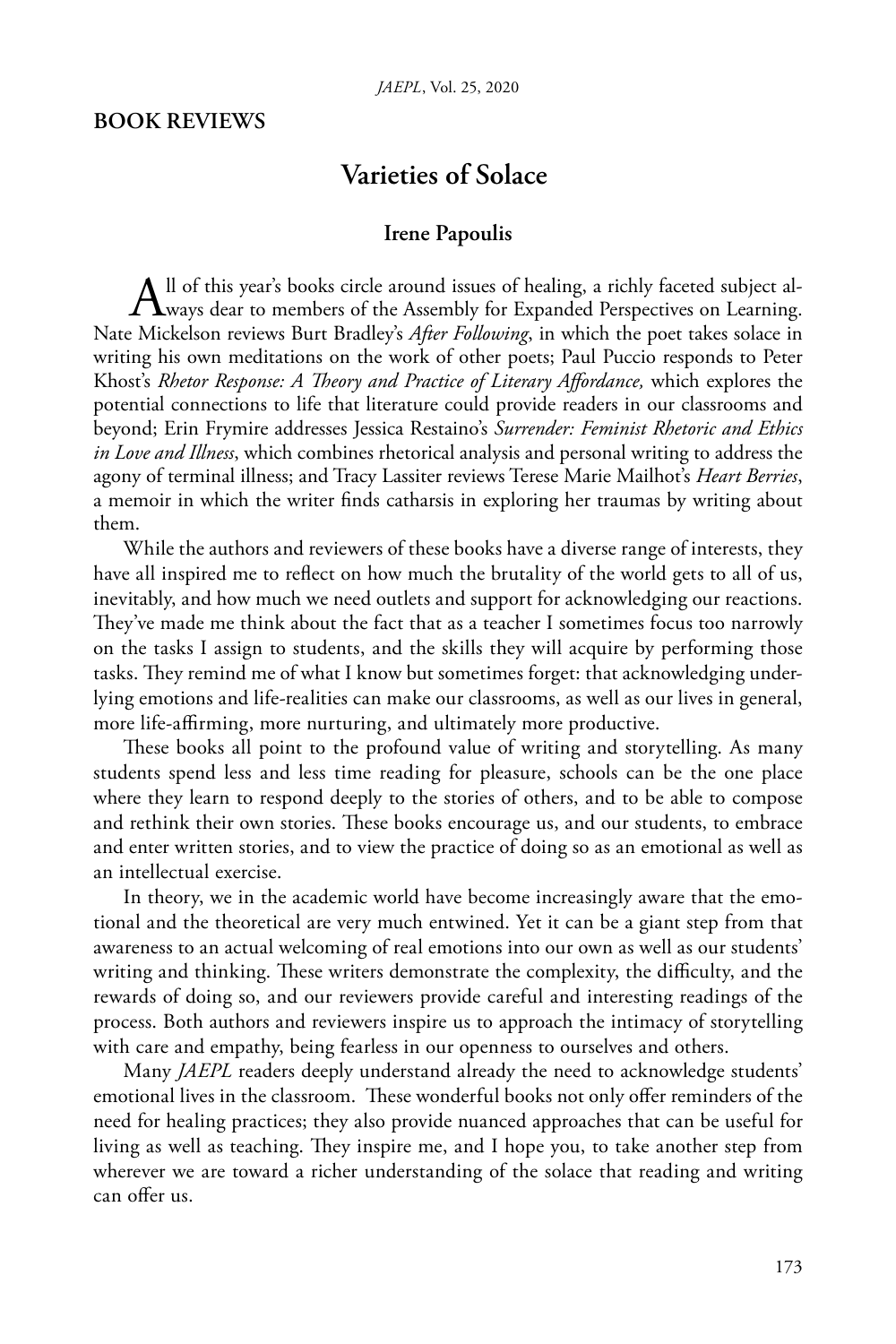#### $\ddotmark$

## **Bradley, Burt.** *After Following: Poems***. Homebound Publications, 2019**

## **Portrait of a Western Poet in Progress**

## **Nate Mickelson New York University**

The town of Powell is located in Wyoming's northwest quadrant, midway between the Big Horn National Forest and Yellowstone National Park, twenty-five miles south of the Montana border. Home to slightly more than 6,000, the town sits on desert land reclaimed for agriculture in the early twentieth century. It is named for explorer and engineer John Wesley Powell though he never visited the region. (Somewhat more troublingly, the town is also near-neighbor to the site of Heart Mountain Relocation Camp, one of ten camps where the US government interned Japanese Americans during World War II.) Summer is Powell's best season. Dry, hot days stretch into cool evenings, and light lingers past 10 PM late into August. The town smells of sugar beets in the fall as farmers stockpile their harvest for shipment and processing elsewhere. In winter—even through early spring—temperatures drop well below 0º Fahrenheit and bright white snow stretches toward mountains in all directions.

Burt Bradley explores these and other aspects of Powell and its surrounding region in *After Following*, his ambitious and charming first collection of poems. Winner of the 2018 Homebound Publications Poetry Prize, the collection honors a pantheon of the poet's influences and inspirations. Bradley names his mentors in his poem's titles and then transforms their characteristic styles to suit a rural Western context. In "Sagebrush Sutra (after Allen Ginsberg)," for example, the poet refigures the high desert around Powell as an epic backdrop by injecting some of Ginsberg's playful disruptiveness:

> It has something to do with jet engines and a little with unmarked cars. It is the absolute proof of E=MC2, the certitude in the uncertainty principle, and concrete evidence of God's existence.

Even if the desert "doesn't care a fig about us," the poem concludes, "if we ignore it, we miss / one of the gateless gates to heaven / on earth." The poem "Falling (after Keats)" achieves a similar effect by retooling the British poet's dense abstractions via multisensory immersion in a Wyoming sunset:

> sealed and unsealed with a whiff of some primeval perfume, vermillion scented, a hint of plum dissipating into the deep red end of things turning purple, indigo, these last swaths of color on the horizon.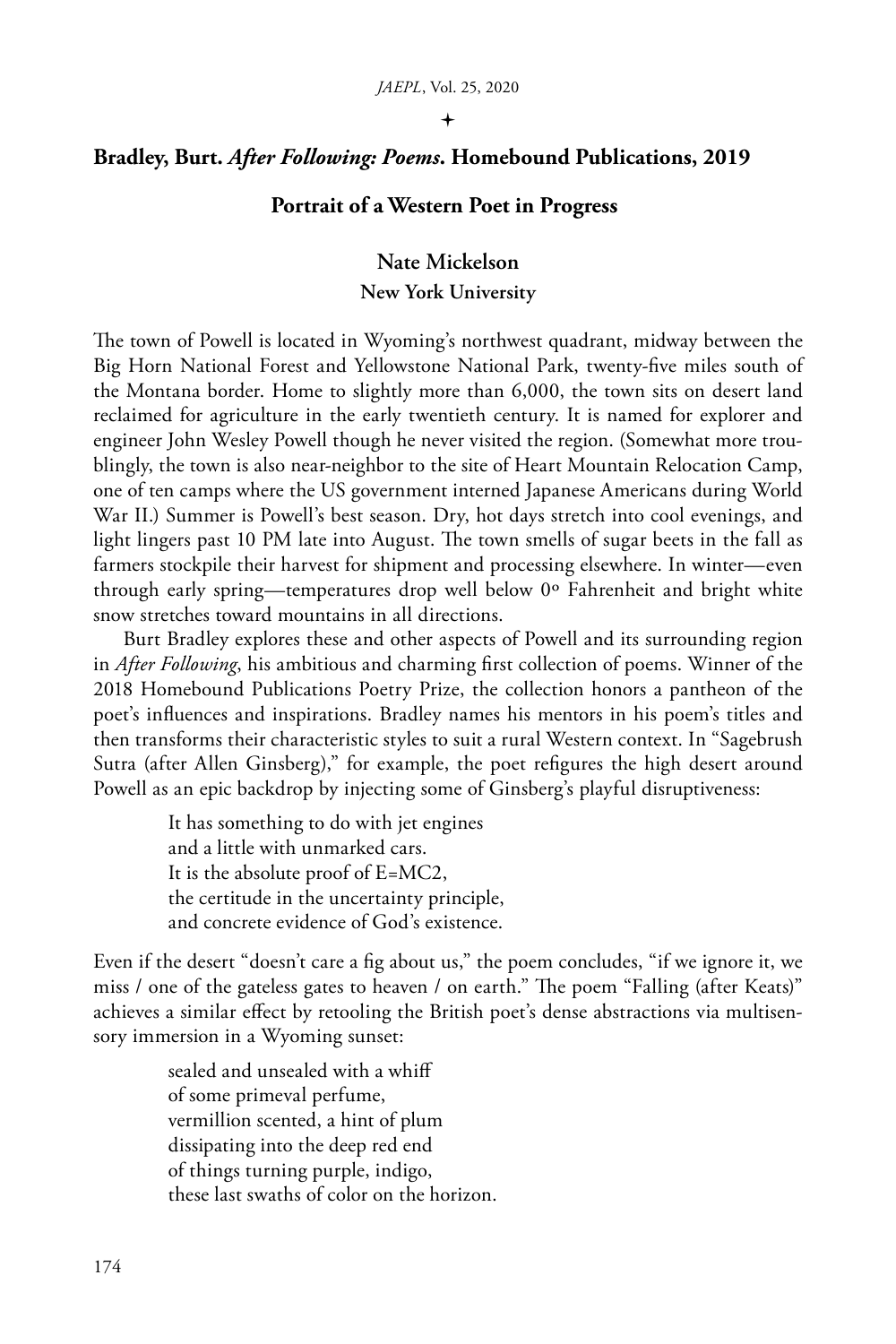To write "after" another writer is to bring their characteristic style to bear on new subject matter through sometimes appreciative, sometimes rivalrous affiliation. In addition to Ginsberg and Keats, Bradley writes "after" Neruda, Picasso, T.S. Eliot, Edgar Allen Poe, and Jack Kerouac, among others. (Los Angeles poet Wanda Coleman's "Retro Rogue Anthology," rewriting Mark Strand's influential, and predominantly white male, anthology *The Contemporary Poets: American Poetry Since 1940* from a woman-of-color perspective, is perhaps the most transformative example of this technique.) "Following" another writer's example is doing something different and perhaps less fraught. As Bradley observes in the closing lines of "In the Footprints of Whitman," *After Follow*ing's final poem: "It's not about catching up with me or him, / it's just about following." No doubt the Brooklyn poet would welcome this kind of following, especially given his admonition in *Leaves of Grass* that "He most honors my style who learns under it to destroy the teacher," if it breaks new ground. If Bradley celebrates the writers and artists he names, he also shows his independence from their tutelage through the poems he has created under their influence.

Imitating models is a generative practice with a long history. The classical rhetorician Quintilian, for example, proposes *imitatio* as method for using model texts to generate writerly invention (Kalbfleisch 41). As Elizabeth Kalbfleisch explains in a recent essay for *Pedagogy*, Quintilian's concept, if not the term or its classical meanings, continues to inform the ways reading and writing are taught, in particular in college composition. She describes imitative reading strategies such as memorizing, reciting, and paraphrasing as "fluid practice[s]" that enable students to understand and internalize other writer's techniques and ideas (48). John Muckelbauer theorizes a further possibility that mirrors Bradley's experiments. Applying insights from Derrida and Deleuze, he notes that imitating models involves two simultaneous moves: repeating their methods and introducing variations. Recognizing the generative tensions between these moves, Muckelbauer advocates for having student writers approach model texts as sources of inspiration: "what is propagated in inspiration's infectious movement from the model to its copy, is precisely the dynamic of losing oneself in response to a model, of becoming something other than oneself" (74). Indeed, as Bradley demonstrates, imitation allows writers to immerse themselves in the "singular, affirmative rhythm of transformation" brought into being by the text they are considering (Muckelbauer 75).

*After Following* tells the story of Bradley's development as a poet through his engagement with transformative models. As the poet notes in "An Open Apology to Robert Haas on the 25<sup>th</sup> Anniversary of Janis Joplin's Death," he started writing in earnest while "driving a forklift in and out / of refrigerated warehouses" during a first job after high school. Soon after, he entered a years-long period of searching for form "head first, ass up like some Looney Tunes character, spinning the contraption [of poems] into a cocoon" ("Belated Letter to James Wright"). Encountering the everyday speech rhythms and intimate subject matter of James Wright's poems proved a decisive influence. As he signals in a poem written "after" one of Wright's own influences, William Carlos Williams, the older poet's work helped him gain confidence: "The work day still panting / after me . . . // I feel for a few words, all ill-fitting / but enough for this to depend upon" ("After Work (after William Carlos Williams)." Looking back over his years of writing, Bradley notes that perhaps the most important lesson he has learned from his mentors is to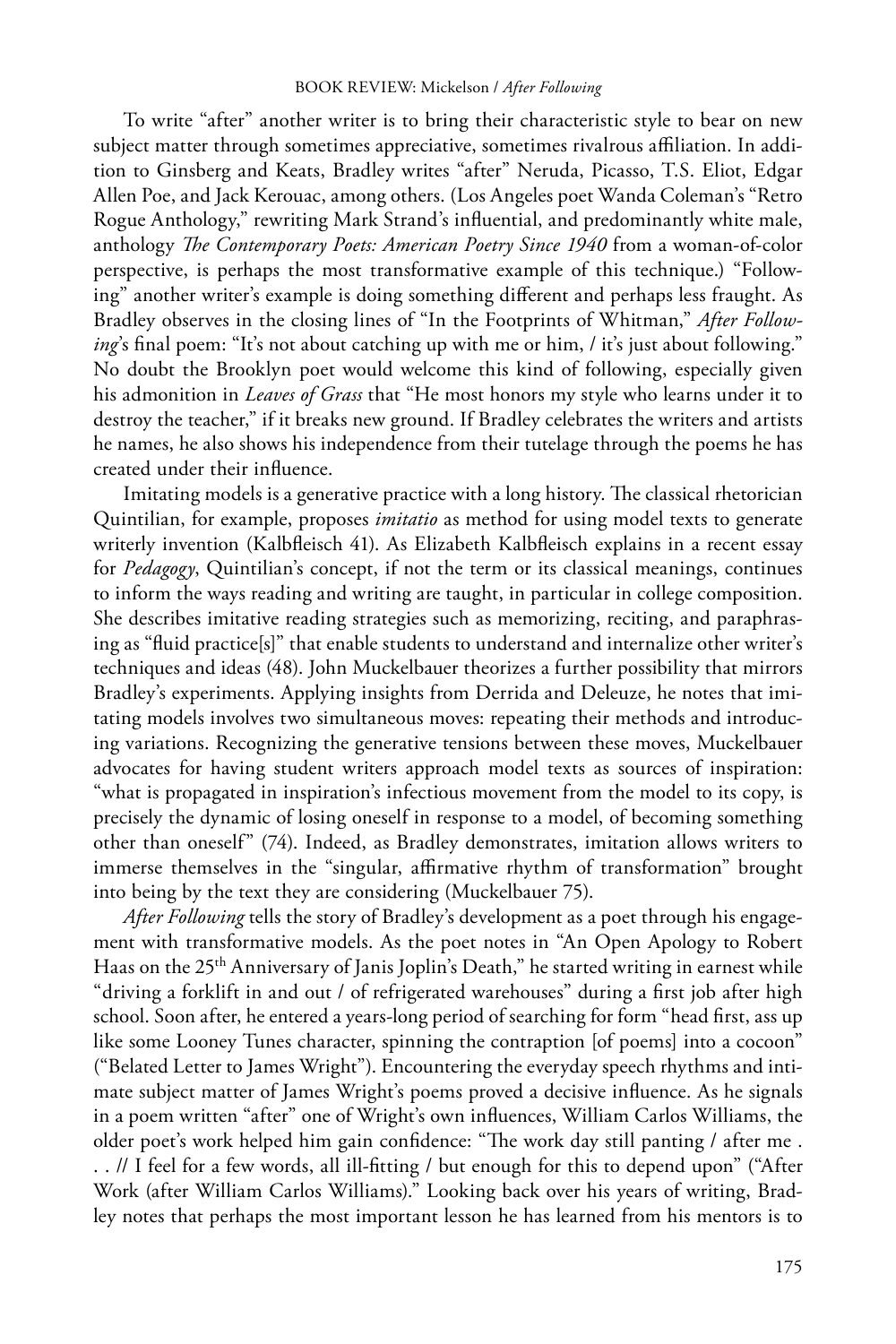embrace the possibility of "sitting in the pure poetry / of this Being all alone" ("A Long Way from Amherst (following Emily Dickinson)."

Bradley taught writing at Powell's Northwest College, one of Wyoming's seven community colleges, for more than 30 years before retiring in 2016. His tender appreciation for Wright, Williams, Dickinson, and others suggests he values imitation just as much as a teaching method as a practice of writing. Further evidence of this possibility comes in a poem titled "Why No One Writes Like Thomas Wolfe." As the poem builds steam, Bradley decries the warping effect of some writing programs:

> We've got nice, accredited creative writing programs now, where you learn all about hooks and pithy topic-sentenced short paragraphs, suddenly bereft of adverbs, and for God's sake keep it succinct. Remember the real work lies in the pitch, the query letter, the marketing strategy.

Kalbfleisch and Muckelbauer (not to mention Quintilian) would likely agree to the alternative Bradley models: Have students read, and then have them imitate as a way to discover techniques and rhythms that will open up new possibilities for their work!

A few of Bradley's poems fall flat, in particular those that play too neatly with their model's well-known elements. "Sometimes a Raven (after Poe)," for example, aspires to Poe's dense, haunting, repetitive sounds but offers what I hear as a distracting muddle of l's: "It's difficult to imagine / my day life, the kids, wife, bills. / my dull job in a fluorescent office, / and bills, hells bells! bills." And the collection's opening poem, an invocation of Yeats's remarkable "The Second Coming," jangles with faux-earnestness: "So, I pray for your help, my dear Yeats. / I'll take one fake fairy, or one occult fib, / even some mumbo-jumbo automatic writing— / new metaphors or dead—for any vision: / even with glasses, rose-colored or cracked / is better than no vision at all" ("An Open Prayer to W.B. Yeats").

Despite these wrong notes, *After Following* is filled with moments when Bradley's imitation of his mentors and his careful attention to his corner of the West combine to wonderful effect. His dexterous evocations of the Wyoming wind are a case in point. "Blizzard (following Katagiri Roshi)" immerses the reader in a chilling winter gale:

> Strung out like shredded sheets, this snow unnerves things, a whitened wind at full strength: seen! at last.

. . . Even with squinting eyes and grimacing face, with numbed hands and frozen feet I feel this constant manifestation of beauty itself.

"The Beat Season (after Jack Kerouac)," the title a play on Powell's sugar beet harvest, fills the page with a fall breeze:

In the grace and beauty of the dying season,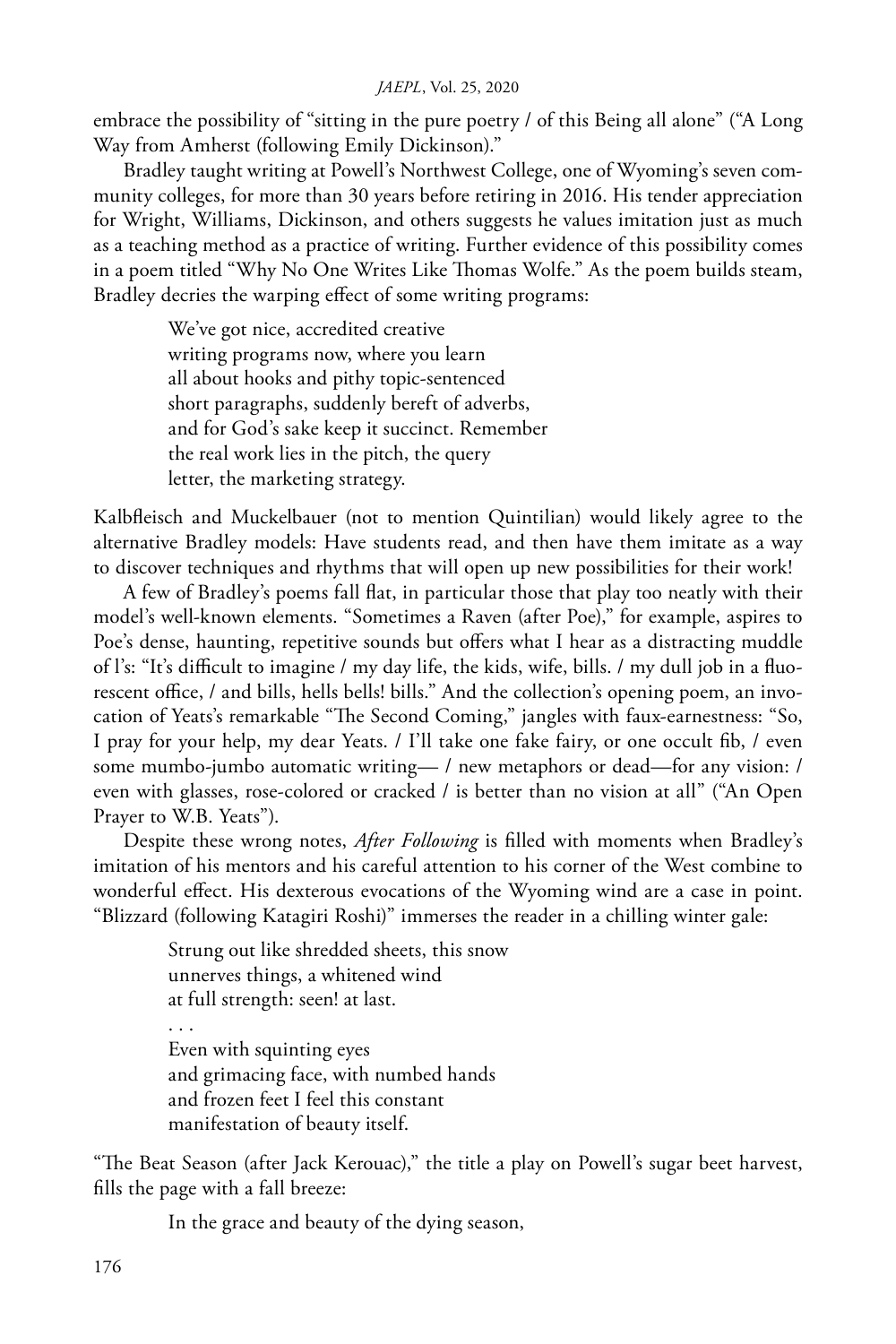#### BOOK REVIEWS: Puccio / *Rhetor Response*

the wind glasses into light in clear rectangular sheets, while the light brilliances back into wind, of serrated ocher, the stuff of lost leaves losing their sense of limbs, disembarked and sap free a woodless vision that torments ex-lumberjacks and ex-squirrels.

One hopes that Bradley's students are busy, somewhere, imitating his imitations, transferring and transforming the techniques they developed in his classes to the contexts and purposes that matter for them now. Poets and writing teachers alike have much to gain from *After Following*'s careful mirroring of such a wide range of poetic styles and preoccupations, as well as from its encyclopedia of influences. Indeed, Bradley invites us to visit two vast libraries in these poems: one stocked with books and art and music he learned from as he developed his craft and one that expands from horizon to horizon and mountain peak to mountain peak around Powell. Both are worth the trip.

## **Works Cited**

- Coleman, Wanda. "Retro Rogue Anthology." *Mercurochrome*, Black Sparrow Press, 2001, pp. 163-244.
- Kalbfleisch, Elizabeth. "*Imitatio* Reconsidered: Notes toward a Reading Pedagogy for the Writing Classroom." *Pedagogy*, vol. 16, no. 1., Jan. 2016, pp. 39-51.
- Muckelbauer, John. *The Future of Invention: Rhetoric, Postmodernism, and the Problem of Change*. SUNY Press, 2008.

#### $\ddotmark$

**Khost, Peter H.** *Rhetor Response: A Theory and Practice of Literary Affordance***. Utah State UP, 2018**

## **Paul Puccio Bloomfield College**

I've dreamt in my life dreams that have stayed with me ever after, and changed my ideas: they've gone through and through me, like wine through water, and altered the colour of my mind.

—Emily Brontë, *Wuthering Heights*

This epigraph, borrowed from a book that has long figured in my imaginative life, expresses, by way of analogy, how literature lingers and unfurls in my mind. Like actual dreams, literary texts generate many of the landscapes and persons and situations that materialize in my consciousness. I may close a book after reading, but I rarely close out what breathed and pulsed in me as I read. Ever since I was a boy, my reading has washed over the rest of my life, shaping how I understand myself and the world, and also crossing, in analogies and references, into my acts of communication. Peter Khost describes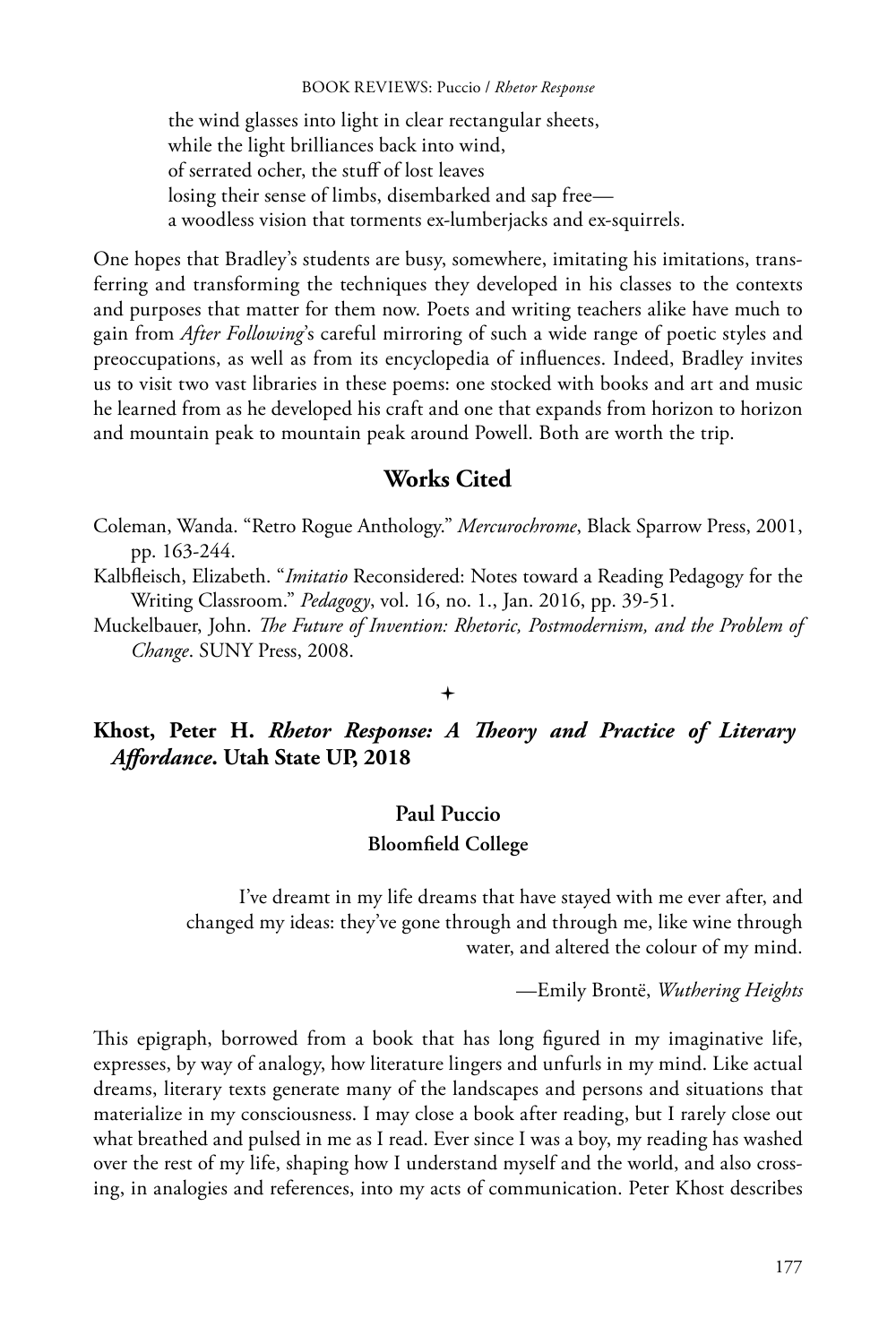this particular form of bookishness as "the wakeful dreaminess of living through texts that change us" (179).

Khost's *Rhetor Response: A Theory and Practice of Literary Affordance* is broadly concerned with readers who find meaning or pleasure in literary material and how they may use those materials for their own rhetorical purposes. Literary affordances are "applications of features of literary texts to unrelated rhetorical situations" (6). Occurring consciously or unconsciously, these applications emerge in the process of reading and writing. When we make a literary affordance, we respond not *to* but *through* a text, without concern for the text's critical reception, the author's intention (if that is even knowable), or the text's meaning (46). Khost focuses on literature because "people are already inclined to make affordances of nonfictional texts" (12); we don't hesitate "using" nonfiction, but the discipline of literary studies (at least since the twentieth century) has taught us to favor interpretation above any other kind of engagement with a text. Furthermore, readers are more inclined to become invested personally with literature because it "[moves] our emotions, [stretches] our imaginations, and [becomes] interwoven with or assimilated into our own life narratives" (13).

This is more than a matter of relatability (*e.g*., "My family is right out of a Dickens novel," or "I'm just like Emma Bovary"—a declaration that would be particularly tangled because Emma Bovary herself understands her life through the romantic novels she's read). Relatability is a one-way street, while a literary affordance reflects (or creates) a dynamic relationship with a text, "toggling between real and fictional worlds" (93). To extend the traffic metaphor, a literary affordance is more like a roundabout, with multiple entrances and exits and the endless possibility of returns, re-circlings, and recursions. "Something about our relationship to certain literary features holds us in a special way," Khost explains, "which I suspect is partly a result of the dialogic nature of the nearness and distance of these textual features to our lives" (179).

One of the most familiar literary affordances, as Khost points out, is Freud's use of the Oedipus myth to explain a child's unconscious desire for the parent of the other sex. Freud is no more concerned with interpreting *Oedipus Rex* than Sophocles wrote with an eye on psychosexual development. Nevertheless, Oedipus and Jocasta are the narrative "traffic" through which Freud develops and proposes his theory. Another handy example of a literary affordance is the epigraph at the top of this review, a sentence that I slipped out of its original context (Catherine Earnshaw explaining why she will always love Heathcliff, despite her marrying Edgar Linton) and into my own quite different rhetorical situation.

Khost describes *Rhetor Response* as "a humble guide and companion" (211); in that spirit it does not argue for a theory or practice that comprehensively supersedes any other; rather, it invites readers, as Peter Elbow might say, simply to *believe* in this distinctive form of textual engagement. In prose that is lucid, colorful, and, as we might expect, full of illuminating literary affordances, this book gracefully balances the personal with the theoretical and the pedagogical. Throughout, Khost explores the "fuzzy energy" (xi) that vibrates between his life and his reading; particularly in a series of "interchapters," he engages in a practice that he calls "autotextography" (a neologism that is cousin to "autoethnography"). In these sections, he explains, "I briefly narrate and analyze what a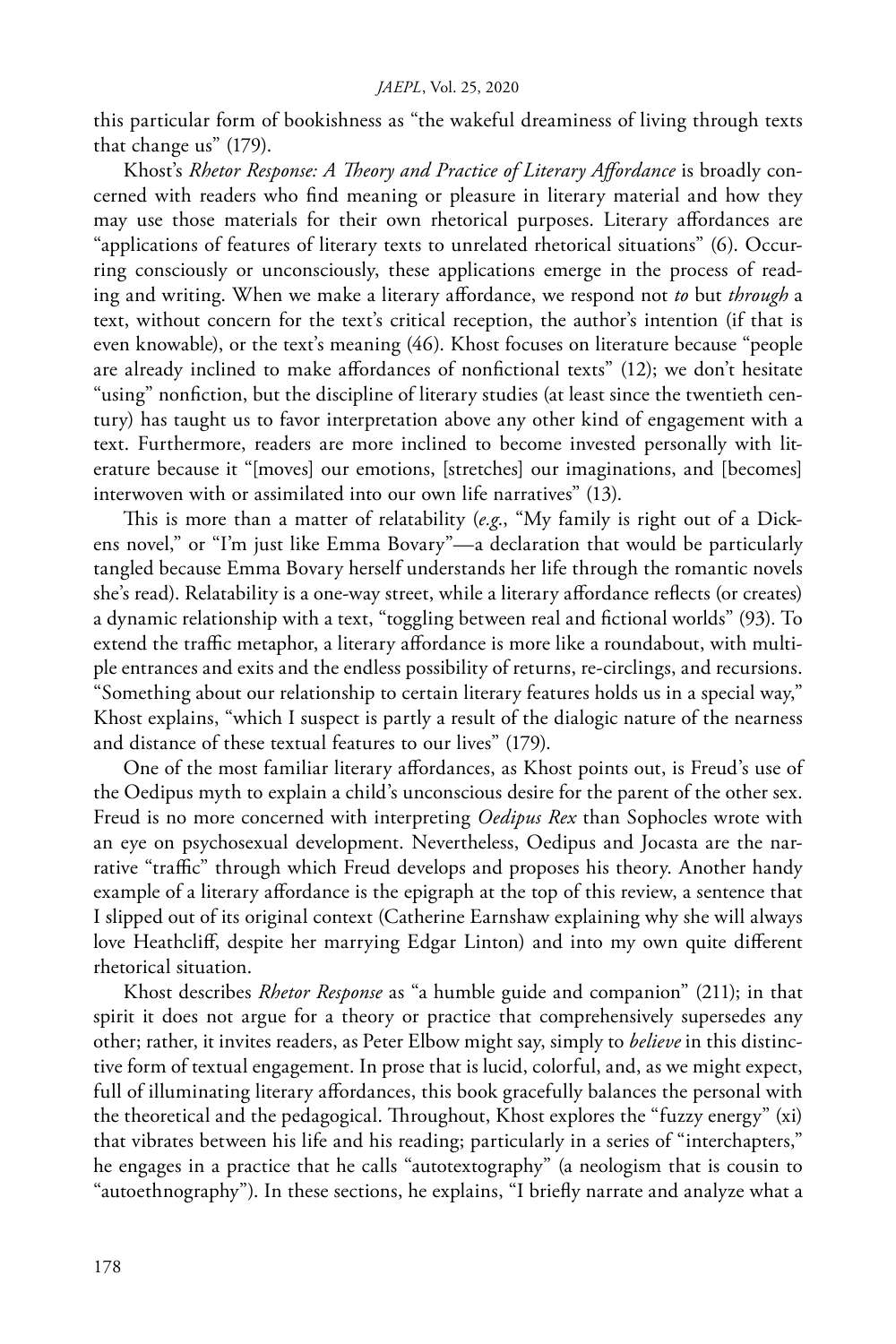particular literary text or set of texts has done for me and how these effects have become assimilated into my rhetorical and pedagogical repertoire" (12).

The book situates its subject within several theoretical frames. Khost provides an overview of affordance theory as articulated by James Gibson and other ecological psychologists who emphasize that an affordance occurs within the relationship between a person (or animal) and the environment. One may make an affordance of an object that was never intended by its creator (*e.g*. standing on a chair to reach my copy of *Wuthering Heights* on a high shelf). Khost also reviews the major theoretical claims in reader response criticism and in ethical criticism, both of which explore the relationships between reader and text. For me what is most compelling about Khost's work is that he developed it "primarily by reflecting on [his] own experiences and later by observing those of [his] students and . . . only thereafter wandering (and wondering) about scholarly references" (39). This attentiveness to his students and to his own literacy practices, as well as his trust in intuition (xi), embodies a way of knowing that is increasingly necessary in higher education, occupied as institutions have become by quantitative inquiry and judgment.

I will explore the institutional and pedagogical possibilities for literary affordance later in this review. But here I'd like to respond to his invitational spirit by offering an "interchapter" with an autotextography of my own.

\* \* \*

Ever since I was 11 or 12, I've been reading Gothic literature. Throughout grammar school and high school I read this genre indiscriminately, hardly distinguishing between properly literary tales like "The Turn of the Screw" and *Jane Eyre*, popular novels like *The Haunting of Hill House* and *Burnt Offerings*, and Gothic romances like *Rebecca* and *Nine Coaches Waiting*. I particularly enjoyed what I later learned literary critics named the "female Gothic" narrative: a young orphaned woman secures a position as governess (or librarian or secretary) in an isolated (and usually castellated) house full of mysterious rooms and menacing characters, one of whom typically marries her at the end.

What would attract a young boy to these books?

The answer to this question—as in so many Gothic novels with their tangled domestic histories—lies in my own family's story. After having lived for many years in a cozy ethnic neighborhood in Philadelphia, my parents moved to a new suburban development in New Jersey. A foreign and frightening place it appeared to them, especially my mother who had neither car nor job. She was a stay-at-home mom, and I was her stayat-home son. New Jersey seemed perilous to her, with its wide streets, its vacant fields, its unfamiliar people. Her anxiety over this strange new place made her very protective of me, especially after my Byronic brother enlisted in the navy when I was ten years old, and I was the only child at home. It didn't help that I was small, unathletic, bespectacled, and skittish—in other words, ostentatiously defenseless.

In her excitably maternal imagination, nameless dangers lurked behind shrubs and at the bottom of cul de sacs and in the vast stretches of parking lots. These were no places for me; after all, I wouldn't even be able to *see* an assailant if I lost my glasses. There were no other children my age close by, and she considered any destination that required my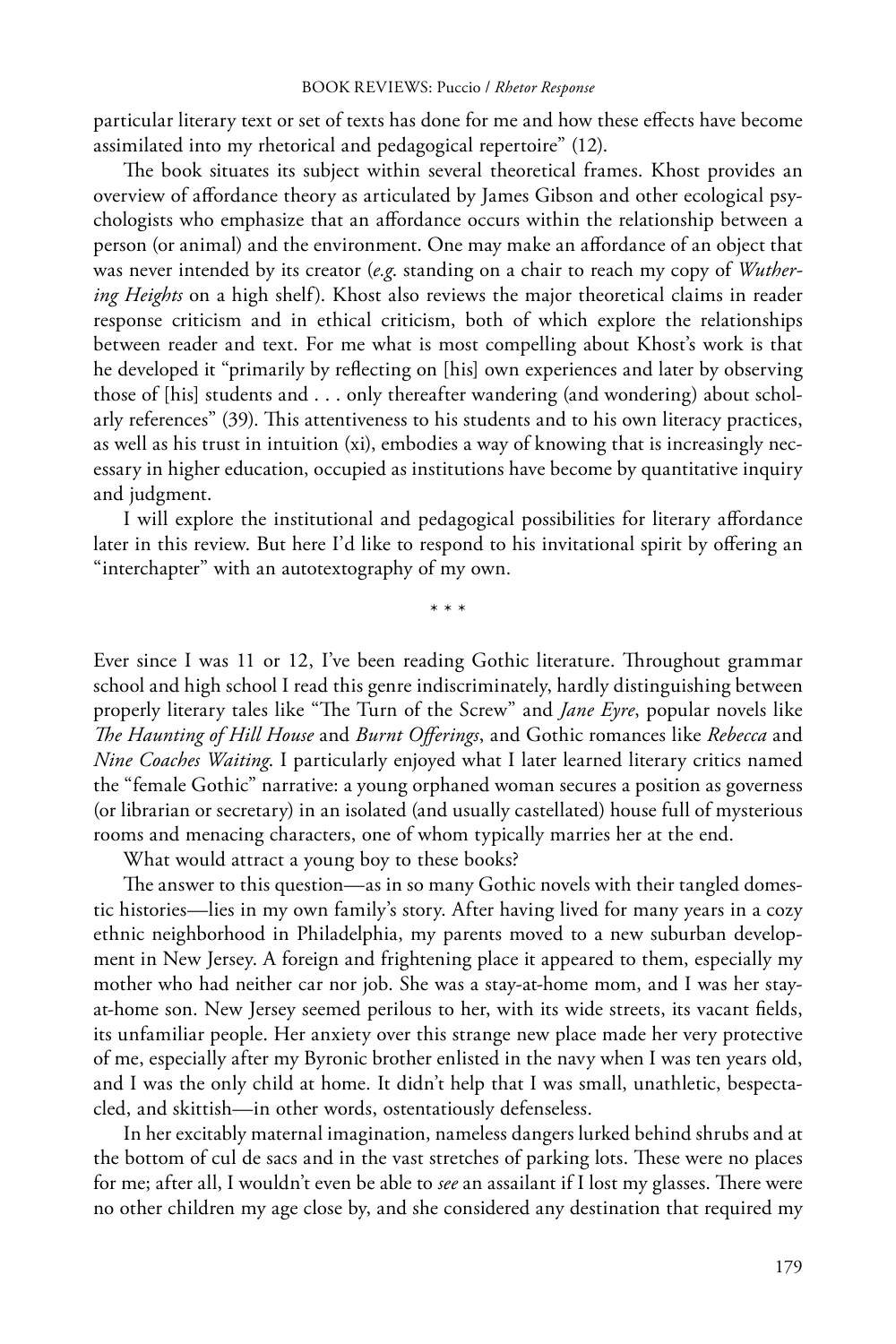crossing a road far too dangerous. The only safety was inside the ten rooms of our house and within our fenced back yard.

When not in school, I spent my days converting games for "two or more players" into activities for one child; reading books and imagining myself in their landscapes; and exploring every corner of the house that my mother daily cleaned. I knew precisely what was stored in each box neatly piled in the hall closet; I rearranged the bottles of shampoo and lotion in the bathroom by color; I alphabetized my parents' LPs; I organized my books according to height. Like those orphaned governesses, I was trapped in a house with nothing to do but uncover mysteries. The only problem was that there were no mysteries in my family's house.

Gothic fiction invited me into other houses where I could lose myself amidst hidden passages and cobwebby attics and forbidden doorways that led to unused wings with rooms where mirrors reflected dusty and shadowy corners; houses with rooms even whose names suggested the secrecy and quiet inscrutability of the past—the drawing room, the library, the morning room, the west tower, the conservatory. I read these books both for what they mirrored of my life and for what they offered that was so totally different. The frisson created by all the ambiguities in the Gothic moreover gave me a heuristic through which I would many years later come to understand my own childhood experiences: how home can be both a haven and a prison, how the flip-side of safety is suffocation, how rescue may only come in the arms of something (or someone) forbidden and allegedly dangerous.

These books also cultivated my reading tastes: as an undergraduate, I enrolled in every available course in nineteenth-century British literature; my doctoral dissertation focused on Victorian and Edwardian fiction. The impact of Romantic and Victorian writing on my prose I leave to you, dear reader, to discern.

\* \* \*

Khost's institutional and pedagogical context is writing studies, and he compellingly argues that the practice of literary affordance not only broadens the scope of challenging assignments for students but also welcomes the expertise and passions of (especially non-tenure-track) faculty trained in literature who teach largely composition courses. He provides an astute analysis of the administrative predicament faced by writing program administrators and by work-seeking teachers with advanced degrees in literary studies, and he offers "literary affordance as an agreeable compromise," grounded in "the togetherness in support of the greater good" (119). His hope that "non-writing expertise" can be brought to "the service of writing" (121) reflects a strategic resourcefulness and a generous spirit of collaboration that can advance this professional field in collegial and intellectually inclusive ways.

I read this book, however, from a somewhat different perspective, namely that of a literature professor (albeit one whose teaching has been steeped in composition pedagogy). Over the past decade I've witnessed a dizzying decline in English majors, as well as a widening gap between student interests and abilities, on the one hand, and college-level reading and writing expectations, on the other. This has given me recurring doubts about the value of traditional engagements with my subject (such as "research"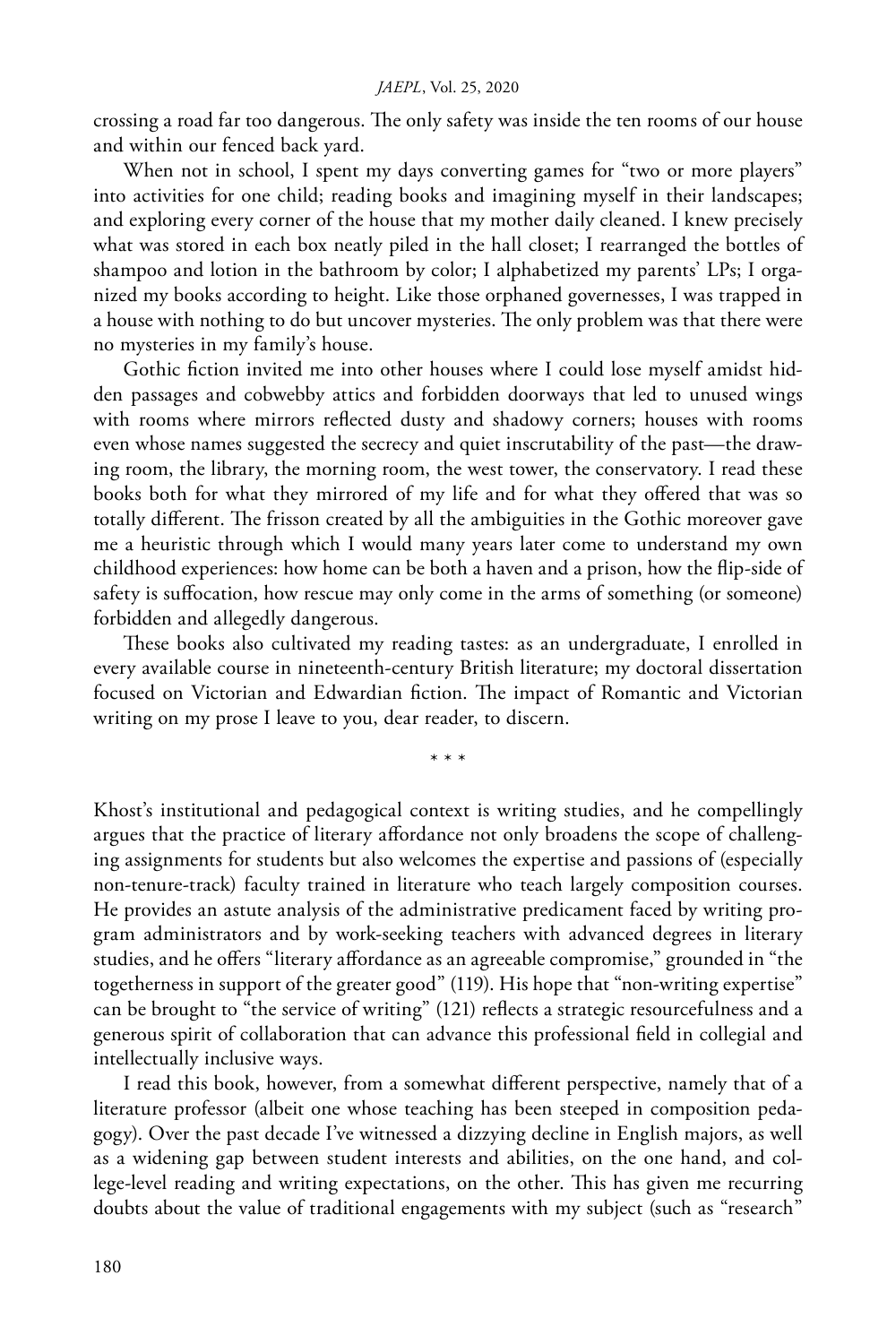papers, argument-based analyses, and reviews of critical material). How effective are these assignments for the majority of my students who struggle to read any literary text longer than 150 pages, who are unlikely to pursue an advanced degree in English, and who may take only one college-level literature course (mine)? To what extent do these traditional assignments interfere with a goal that I can't help but believe may be far more vital: encouraging them to regard the reading of literature as a regular, productive, and enjoyable practice?

In recent years I have developed writing assignments that, having read *Rhetor Response*, I would now say invite literary affordance. I've asked students to reflect on how literature has complicated or refocused their insights about issues important to them, how their lives help them understand elements of a literary text and how that text helps them understand elements of their lives, how they see the world differently because of a story or poem or play. I have wanted these assignments to prompt what Khost (after Richard Rorty) calls "unmethodical" reading, a response that is "inspired" by, in Rorty's words, "an encounter with an author, character, plot, stanza, line or archaic torso which has made a difference to the critic's conception of who she is" (52). We can't easily calibrate inspiration on a rubric, but that's no reason to exclude it from our teaching goals. Rorty's own literary affordance—his reference to Rainer Maria Rilke's poem, "Archaic Torso of Apollo"—reminds us of the super-charged potential of our engagements with art, in which contact can produce transformation: "You must change your life."

Peter Khost helps me appreciate just how valuable these "unmethodical" writing activities can be, and how they also participate in a history of readerly uses of literature. He also confirms my hope that once a reader "has done something desirable with or through a text, then this person may be more inclined to consider the text's meaning" (178). Perhaps one remedy to the crisis in the Humanities is to give our students the opportunity to experience just how much literature can alter the color of their minds.

## $\ddag$

## **Restaino, Jessica.** *Surrender: Feminist Rhetoric and Ethics in Love and Illness***. Southern Illinois UP, 2019.**

## **Erin Frymire**

## **Trinity College**

I will admit I was, at first, reluctant to begin reading Jessica Restaino's book. I am interested in rhetorics of the body and am planning on a new course focused on rhetorics of health, so it seemed a valuable resource, but I was worried it would be too sad. *Surrender* is an ethnography of Restaino's deep friendship with Susan Lundy Maute, focused on the last few years of Maute's life with terminal breast cancer. Together, Restaino and Maute seek to understand a rhetoric of terminal illness and the role language plays in experiences that seem beyond words. Though there are indeed passages of the book in which Restaino's frank discussion of Maute's symptoms and vivid expressions of her grief make for emotionally difficult reading, one also gains a fuller sense of both Restaino and Maute, and the book is ultimately as much about friendship as it is about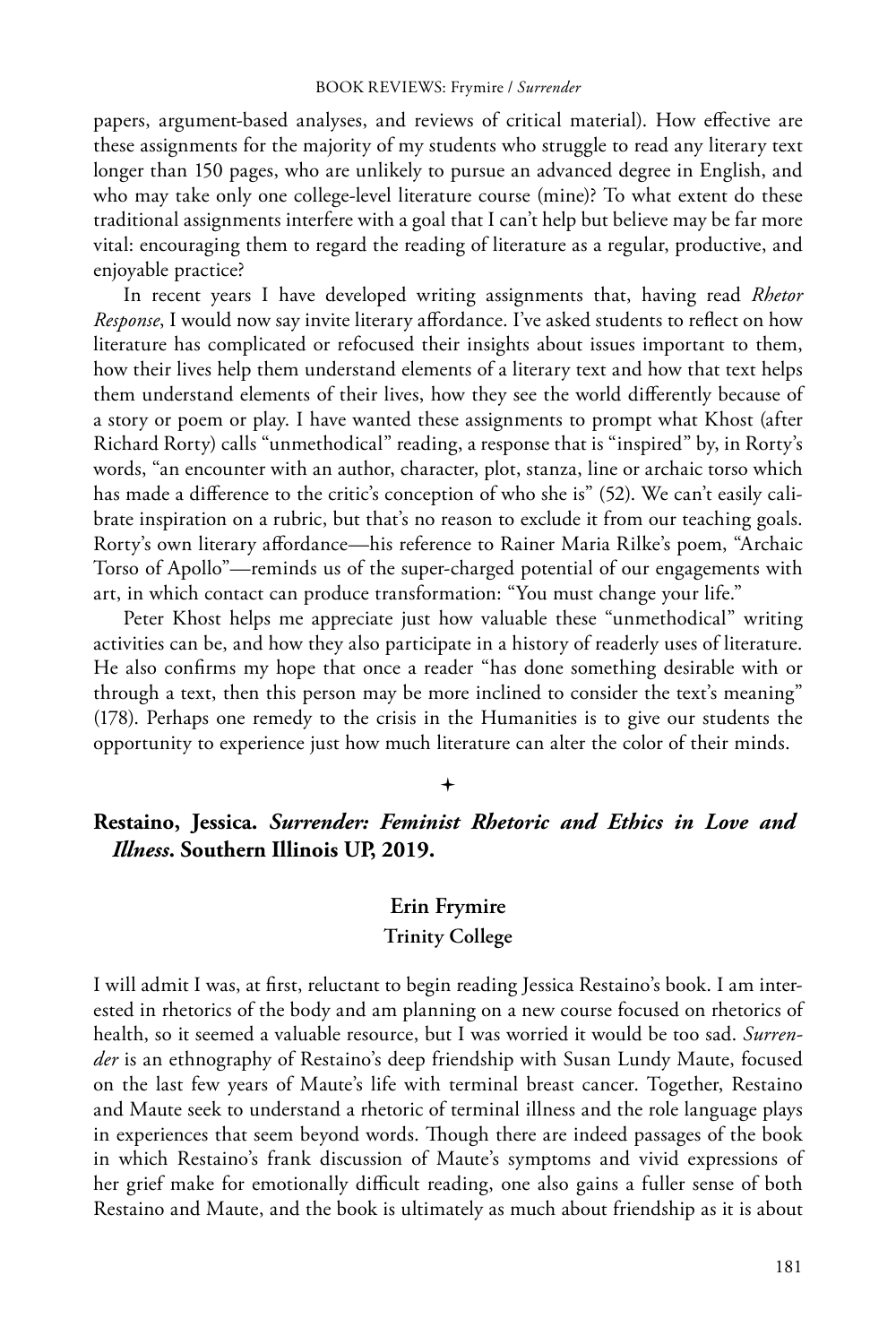#### *JAEPL*, Vol. 25, 2020

illness. Restaino's book is an engaging read that expands the boundaries of the scholarly monograph, traditional research methodology, and the very topics that we in academia are allowed to consider. Though I *was* at times overwhelmed by the grief and sorrow at the center of the book, Restaino's emotional honesty is what exemplifies the importance of personal investment in research and what can be achieved when we let go of the strictures of traditional research methods and allow ourselves to be deeply immersed.

Though worthwhile for its depiction of this friendship and research project, I found Restaino's book most valuable in how it questions long-accepted research methodologies and challenges readers to undertake similar projects and "make space for research and writing work that confounds or overwhelms us" (145). *Surrender* weaves together personal memoir with reviews of the scholarly literature and Restaino's arguments for new methodologies and ways of thinking the field might pursue. After the introduction, there are four chapters named "Stage IV" through "Stage I" to "In Situ," reflective of the classifications of cancer. Between chapters, Restaino includes interludes she titles "Bloodwork," which are brief excerpts of Maute's writings, interview transcripts, or bits of text message conversations. These sections display the intimacy of Restaino and Maute's friendship and provide a further glimpse into the ways in which they worked together to grapple with the challenges of Maute's illness and the questions hovering at the end of life. She explains that the title "Bloodwork" is used "to indicate this human flow as well as the experience of 'getting bloodwork,' a routine process in the life of any cancer patient" (7). In reflecting on my reading, it seems to me that "bloodwork" might also characterize Restaino's methodology. This work is, at times, quite literally bloody. She describes helping to care for Maute when she is hospitalized toward the end of her life and dealing with internal bleeding. Yet, beyond the very literal bloodiness, the depth and intensely personal nature of this research also makes this work "bloody." Restaino allows the research to go far beneath the surface; her pages expose intimate moments of friendship and personal reflections on grief.

Some of these intimate moments relate directly to Maute's experience of cancer and the various effects she suffered toward the end of her life. It is the effort to put language to these experiences that motivates Restaino's research in the first place. Together, Restaino and Maute cultivate a rhetoric of terminal illness. Physical pain, limited mobility, and the inevitability of an untimely death are areas of human experience that often lie beyond words. It is this inexpressibility that Restaino examines in partnership with Maute. She writes: "such struggle through loss in words is, indeed, worthy research, worthy of our attention if we want to understand how language functions to usher us through some of the most necessary, most profound experiences of our lives" (25). Rather than shying away from such difficult and physical work—work that may seem beyond the scope of writing and rhetoric—Restaino dives into this difficult territory and encourages readers to follow. Together, Restaino and Maute seek ways of talking about their experiences that move beyond common cultural metaphors of the valiant warrior fighting disease—a trope that Maute soundly rejects. In exploring the function of language in navigating terminal illness, they do not come to any firm conclusions, but instead find value in the questions themselves.

This valuing of uncertainty extends beyond the subject matter of Restaino's work and into the methodology itself. It is here that the book makes its most important con-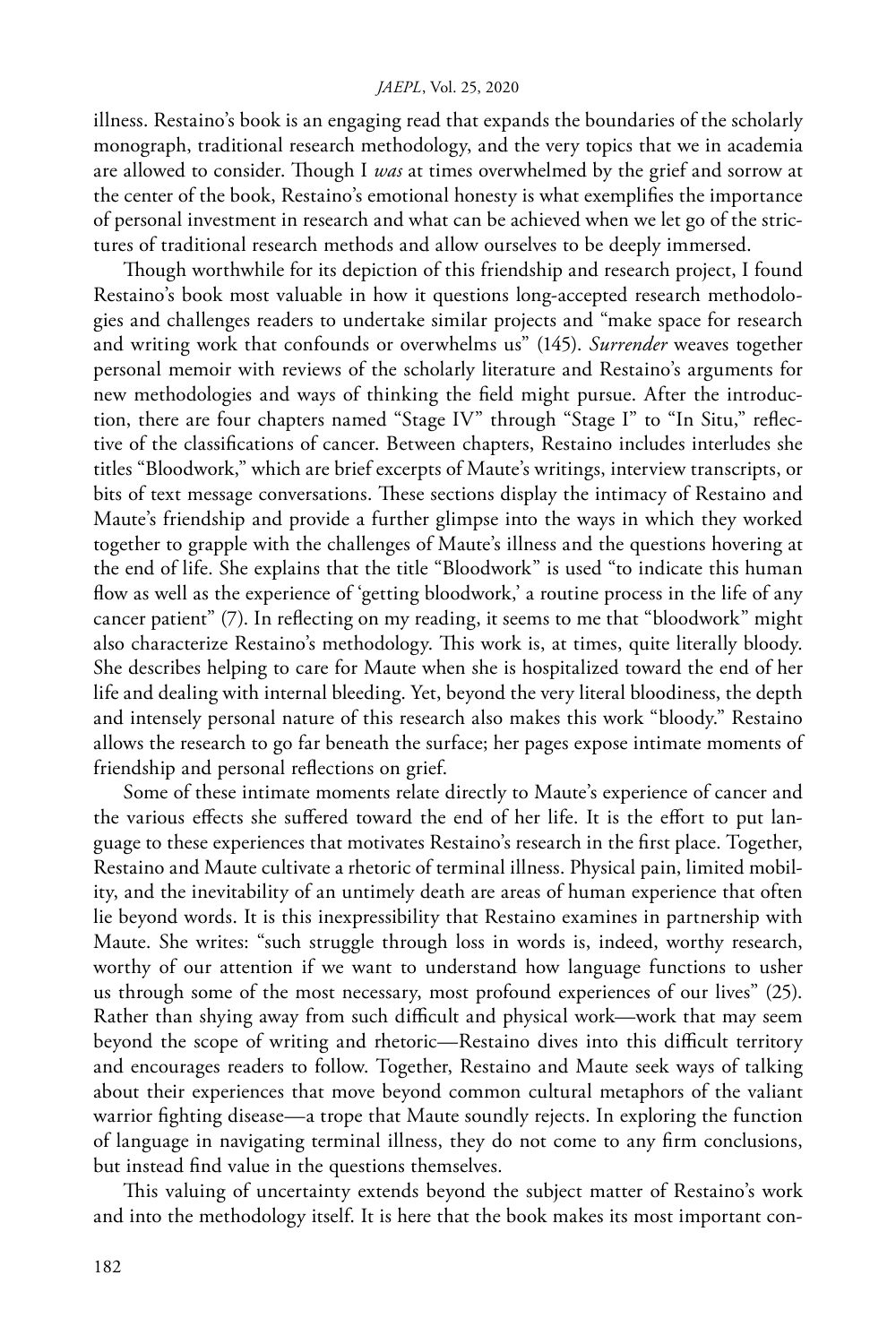tribution. Restaino's exploration of research methodologies is valuable reading for anyone involved in qualitative research and would be especially useful for those interested in health humanities, disability studies, feminist methodologies, or those who engage in ethnographic and/or community-based research.

The origin point of Restaino's project is inviting Maute to speak to her Rhetoric of Sport class and discuss her experience of her body as both an avid and talented athlete and a person with terminal cancer. This leads to what appears to have been, at least initially, a fairly standard qualitative research project. Restaino records interviews and gathers her and Maute's writings in response to her questions. However, Restaino soon feels the inadequacy of these methods: "While I had initially positioned myself as the qualitative researcher I vaguely knew how to be… I soon found myself struggling within the strictures of that role. I wrote interview questions, but we went off the script quickly" (26). It is this being "off script" that seems to best characterize the methodology that develops. Rather than sticking to her original plan—and the traditional boundaries and processes in ethnographic research—Restaino allows the process to unfold more naturally. While it still involves a great deal of writing and recording, she finds that she cannot maintain that kind of objective researcher position if she wants to be able to get at the experiences of terminal illness, friendship, and loss at the core of her project. Traditional methods are simply inadequate when research includes the bodily care Restaino provides for her friend. Rather than a scholarly distance, this work requires "increased focus on the researcher role in itself. My argument is thus that when we constrain ourselves methodologically we are also likely to constrain ourselves subjectively" (65). In freeing the project from such constraints, rather than a researcher-subject relationship, Restaino and Maute evolve into co-investigators in a project in which both are subjects. Restaino argues that the research subject "might be *both* researcher and participant, or perhaps even multiple, complex, and entwined subjectivities of each" (35). Their friendship and desire to understand and help one another become central to the methodology of the project, in which self-reflection or self-study are crucial for understanding the linguistic dimensions of the experience of terminal illness.

Though the book seems to spend rather too much time attempting to define itself there are moments in each chapter in which Restaino rearticulates exactly what this book is doing—it becomes apparent that these efforts are necessary in Restaino's questioning and expansion of a research methodology that embraces uncertainty. Restaino hopes to carve out a path for others to follow—not necessarily or not only in the subject-matter, but in both carefully considering and thoughtfully incorporating love (and "blood") into one's research. Such research requires breaking down the traditional boundaries and rejecting any illusions of objectivity. Restaino explains that her "hope is that my sharing this project might encourage others to embrace similar kinds of research collaborations when they arise rather than to dismiss these exigencies as too emotional, too personal, or just not 'real' research" (15). Her book goes further than merely encouraging readers to take up this challenge. In her final chapter, she provides questions to scaffold a project like hers that "welcomes uncertainty, weakness, or even awfulness as valued, usable data toward the generation of particular kinds of texts and knowledge" (148). By providing guiding questions, Restaino may help future researchers to feel somewhat more comfortable with the potential discomfort of this kind of research.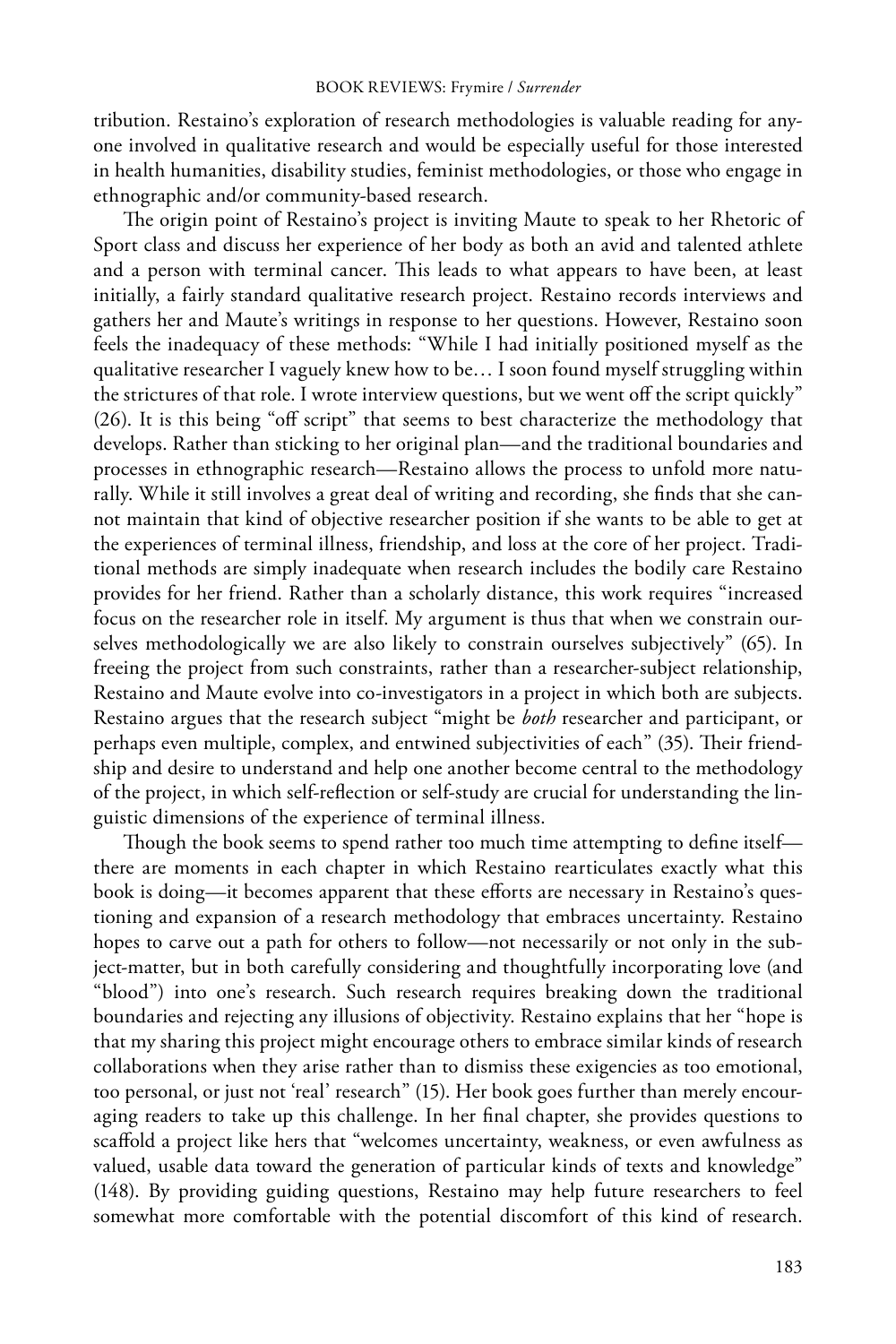#### *JAEPL*, Vol. 25, 2020

Questions like, "Do I feel at times helpless?" (149) may be a source of encouragement for researchers to continue through feelings of helplessness or confusion, rather than abandoning a project as too difficult—or even "unacademic."

Restaino boldly puts her blood on the page in *Surrender* and leaves the reader thinking about the expanded possibilities for academic work and research methodology. By tackling difficult subjects with such care and humanity, Restaino shows us the value in pursuing the personal—of love itself—as a methodology. Thus, Restaino's work is taboo not (or not only) for openly discussing the bodily realities of terminal illness, but for her advocacy of love, loss, and friendship as topics deserving of serious scholarly attention.

## $\ddag$

## **Mailhot, Terese Marie.** *Heart Berries: A Memoir.* **Counterpoint, 2018.**

## **Tracy Lassiter**

## **University of New Mexico**

This was a difficult book to read.

It's not because the book is too long; it's a slender book of only 141 pages, including the transcript of an interview at the end. And it's certainly not because Terese Marie Mailhot's prose style is inaccessible—quite the contrary. With her writing, Mailhot easily draws you in and makes you feel every nuance of emotion she's expressing. What makes this book challenging is the impulse—the need—to stop constantly to make note of lines that hit like a boxer with a one-two punch. Consider these: "I punctured a friend's chest with a fork. He heard me when I said no" (104). "I wanted to know what I looked like to you. A sin committed and a prayer answered, you said" (10). "You were different from the men who made a challenge out of hurting me" (56). "I was the third generation of things we didn't talk about" (110). Even if I hadn't been making notes for this review, I would have been making note of these lines for their sheer intensity and lyricism.

In *Heart Berries*, Mailhot has created a memoir that's part journal, part postmodern expression. It sometimes reads like it's dispelling proverbs ("If transgressions were all bad, people wouldn't do them" [17]), sometimes like stream-of-consciousness, but these impressions are crafted. Her talent was polished by creative writing classes at New Mexico State University and an MFA writing program at the Institute of American Indian Arts. At one point, she signals this intentional crafting to her readers, stating, "I don't like neat narratives or formulas" (22). Hence, the book unfolds loosely in chronological order, interspersed with memories or flashbacks. But more than writing classes, perhaps what shaped Mailhot most was her difficult childhood, one of abusive parents, neglect, and hunger. She indicates this to her readers in the first chapter of the book, saying, "I'm a river widened by misery, and the potency of my language is more than human" (7).

Mailhot grew up in British Columbia on the Seabird Island Indian Reservation. Her father, artist Ken Mailhot, was an abusive alcoholic who was often absent from the home. Her mother, Karen Joyce Bobb, met Mailhot while he was in prison for abducting a young girl. Her mother also was an alcoholic who frequently was absent from the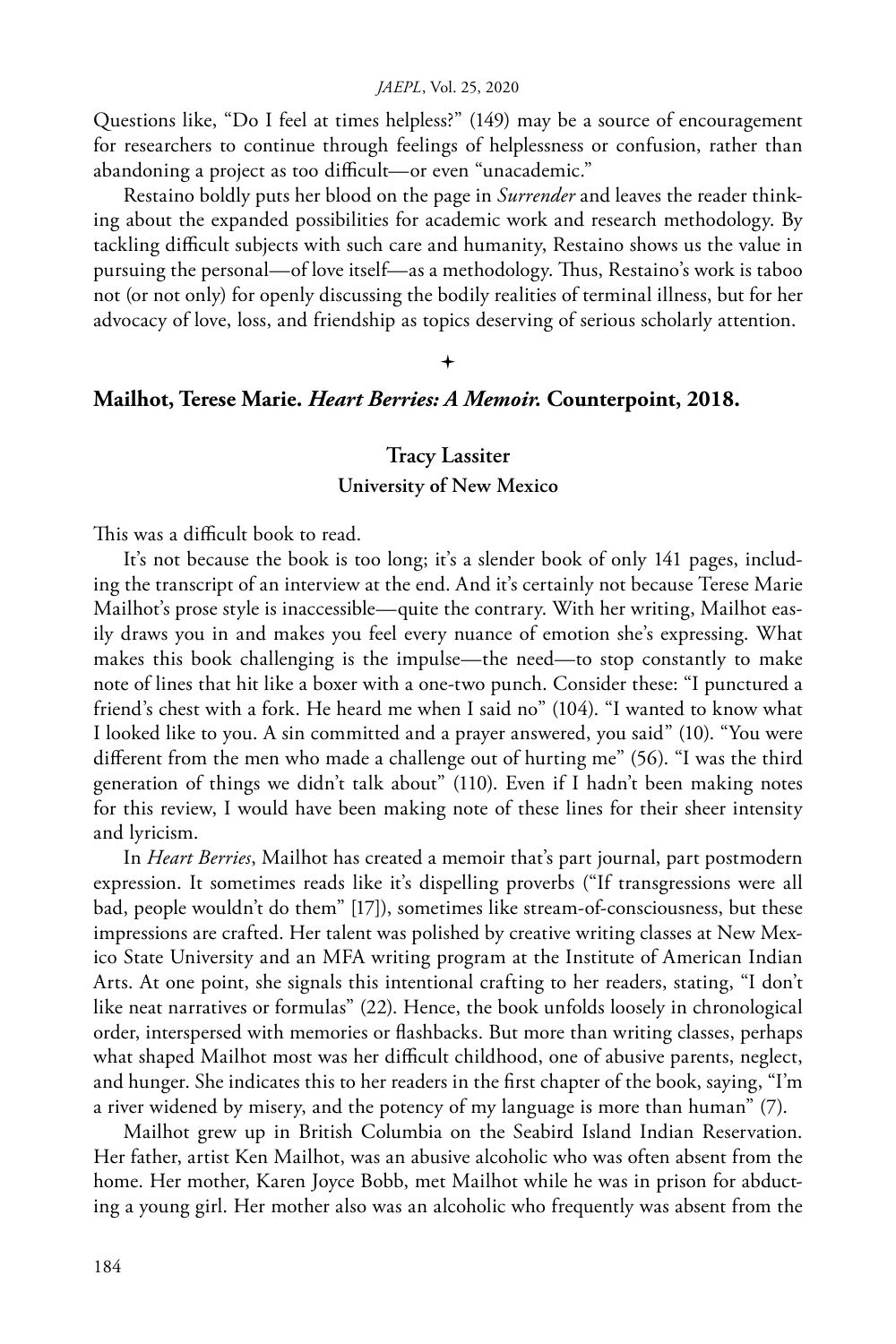home, leaving Terese and her brothers to fend for themselves. Eventually during her teens, Mailhot was in and out of foster care (Lederman). She escaped her home environment to live with a man she married in her late teens; later, he would win custody of their first son while leaving her to raise their second son alone.

*Heart Berries* details these experiences and her on-again, off-again intense relationship with writer Casey Gray. It was after one of her breakups with Gray that Mailhot checked herself into a mental institution where she was later diagnosed with post-traumatic stress disorder, an eating disorder, and bipolar II disorder. At the facility, someone gave her a notebook, and the writing she began there eventually became *Heart Berries*, a New York *Times* bestselling book. It's true that Mailhot is unafraid to depict the difficult events that happened to her, but she also is unabashed about sharing her own behavior during the course of her life. She doesn't shirk, for example, from telling us "I remembered I hit myself until there were bruises on both sides of my head…Those nights, I wasn't convinced I was crazy" (61). Through her story, Mailhot asserts that the raw and the dark stories are no less worthy of being heard in the world than any other, particularly because they reveal the lived experiences of those who endured traumatic experiences.

Scholars of various disciplines—including the humanities—are paying attention to trauma lately as the number of child and adult learners experiencing one or more form of traumatic experience enter our classrooms and workplaces. Trauma often is a factor in poor educational outcomes, work and classroom absenteeism, and the connection to other risky behaviors like drug use. The extreme end of untreated traumas is suicide, and the CDC reports that American Indian/Alaskan Natives (AIAN) are the highest population at risk of suicide in the country. Indeed, statistics from a recent CDC study indicate that, since World War II, AIAN men are 71% more at risk of suicide than any other population. For AIAN women, that increased rate is 139% (Bunker). Mailhot's story, then, becomes one of urgency, something she indicates when she says "Crafting truth to be bare as it feels was important" in an effort for her to feel "redeemed" and proclaim her survival (128, 127). In the interview that follows the memoir, Mailhot explains that one of her impetuses in writing her book was to refute the criticism about the "sentimentality" of trauma writing. Mailhot dives into writing about trauma headon, saying "I took the voice out of my head that said writing about abuse is too much… by resisting the pushback, I was able to write more fully, and, at times, less artfully about what happened" (131). I was reminded here of the work of Melissa Febos, who also shares her story in gritty realism. Like Mailhot, Febos feels that despite the similarity in stories of abuse and trauma, every survivor's story is different. As Febos explains, "We are telling the stories that no one else can tell, and we are giving this proof of our survival to one another" (Febos 51). But don't call Mailhot's story one of "resilience." "It's an Indian condition to be proud of survival, but reluctant to call it resilience," she states. "Resilience seems ascribed to a human conditioning in white people" (7). Whatever she chooses to call it, *Heart Berries* becomes a powerful declaration: "Words I never knew to be—I am," Mailhot tells us. This sentiment makes me want to run to a dictionary, to discover new words I, too, can aspire to be.

Beyond serving as testimony to her survival, it appears Mailhot has another purpose. She relates the gritty details of her relationships because she feels her story, which